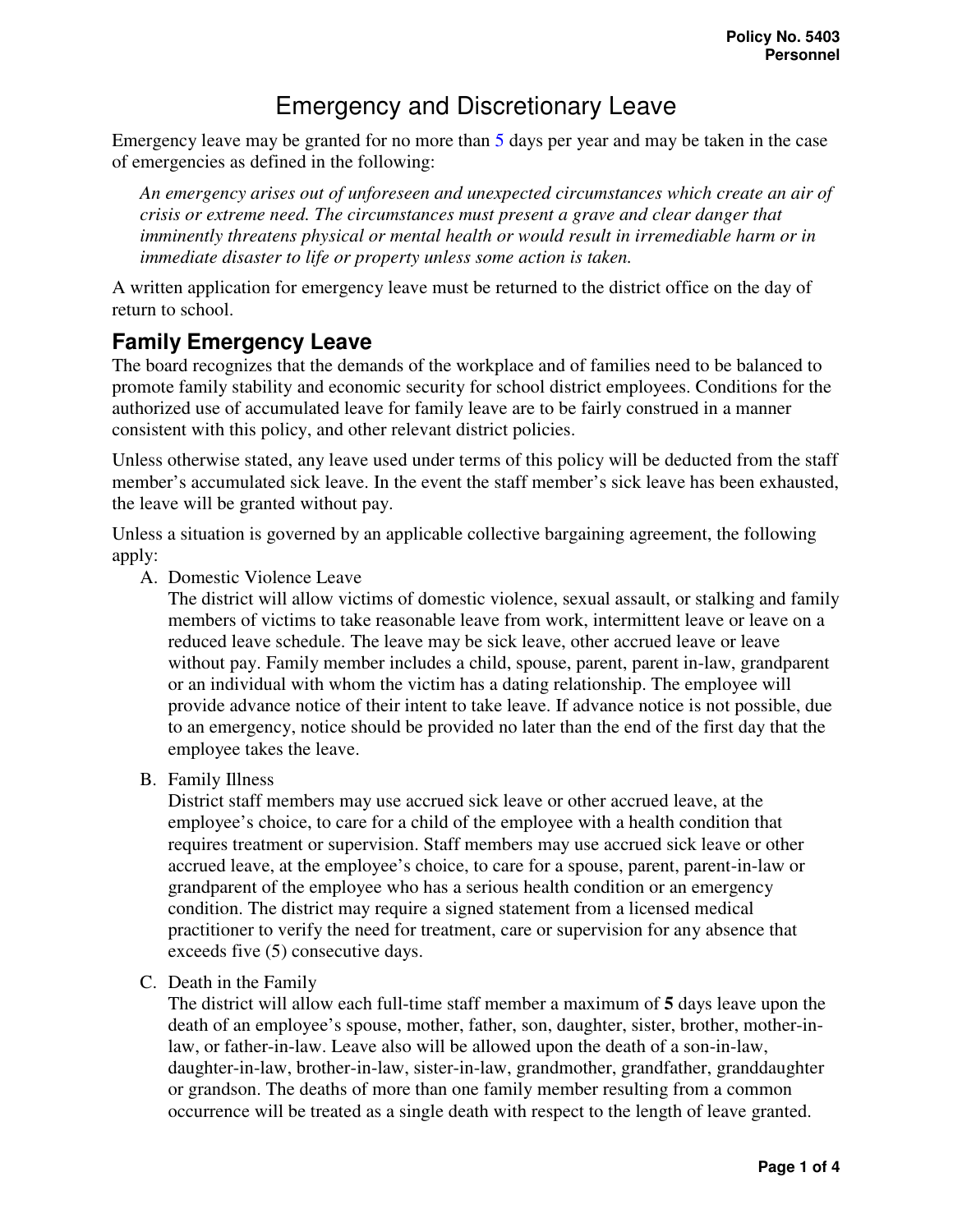#### D. Birth or Adoption of a Child

The district will grant leave upon the same terms to male employees as is available to female employees upon the birth or adoption of the employee's child. Leave will be granted upon the same terms to employees who become adoptive parents or stepparents, at the time of birth or initial placement for adoption of a child under the age of six, as is available to employees who become biological parents. Such leave is available only when the child lives in the employee's household at the time of birth or initial placement.

Employee requests for leave of absence due to birth or initial placement for adoption of a child will be submitted in writing to the superintendent not less than 30 days prior to the beginning date of the leave. The notice will include the approximate beginning and ending dates for the leave requested.

An extended unpaid leave of absence for a period up to the beginning of the next school term or school year may be approved at the discretion of the superintendent based upon consideration of educational program needs and the desires of the staff member, together with any recommendation of professionals such as medical practitioners or counselors regarding the leave request.

Nothing in this section will preclude the use of accumulated sick leave to care for a child with a health condition that requires treatment or supervision, as provided in the 'Family Illness' section of this policy.

# **Sabbatical Leave**

Certificated staff will be eligible for sabbatical leave for study or research. The district may grant sabbatical leave of absence for study and/or research upon application by certificated staff, the recommendation of the superintendent, and approval by the board, provided such a leave will serve the best interest of the district and is within the fiscal parameters of the district. The district will declare its intention by February l. Certificated staff will be eligible for sabbatical leave for study or research. Sabbatical leave will be granted according to the following stipulations:

- A. Years to Qualify: Staff will have served **seven** or more continuous years in the district.
- B. Limit on Number: Sabbatical leave may be granted up to one full year to not more than one staff member of the total certificated staff of the district in any one year**, unless the budget is not adequate to support the sabbatical.** The number granted to be subject to determination by the board upon the recommendation of the superintendent.
- C. Application Deadline: Applications for sabbatical leave will be filed with the superintendent not later than **March 1** of the school year for which it is requested. The board may, at its discretion, extend this deadline.
- D. Proposed Plan to Accompany Application: A proposed plan of study or research to which the time spent on leave will be devoted must accompany the application.
- E. Criteria for Evaluation of Applications: Applications will be evaluated on the following **six** criteria:
	- 1. The merit of the proposed plan of study or research and its relationship of service to the district in terms of the individual's professional background.
	- 2. Proportionate representation of the different levels of district schools, such as elementary, middle school, senior high school, and administration.
	- 3. Seniority will be considered.
	- **4. Financial position of the District to afford sabbatical.**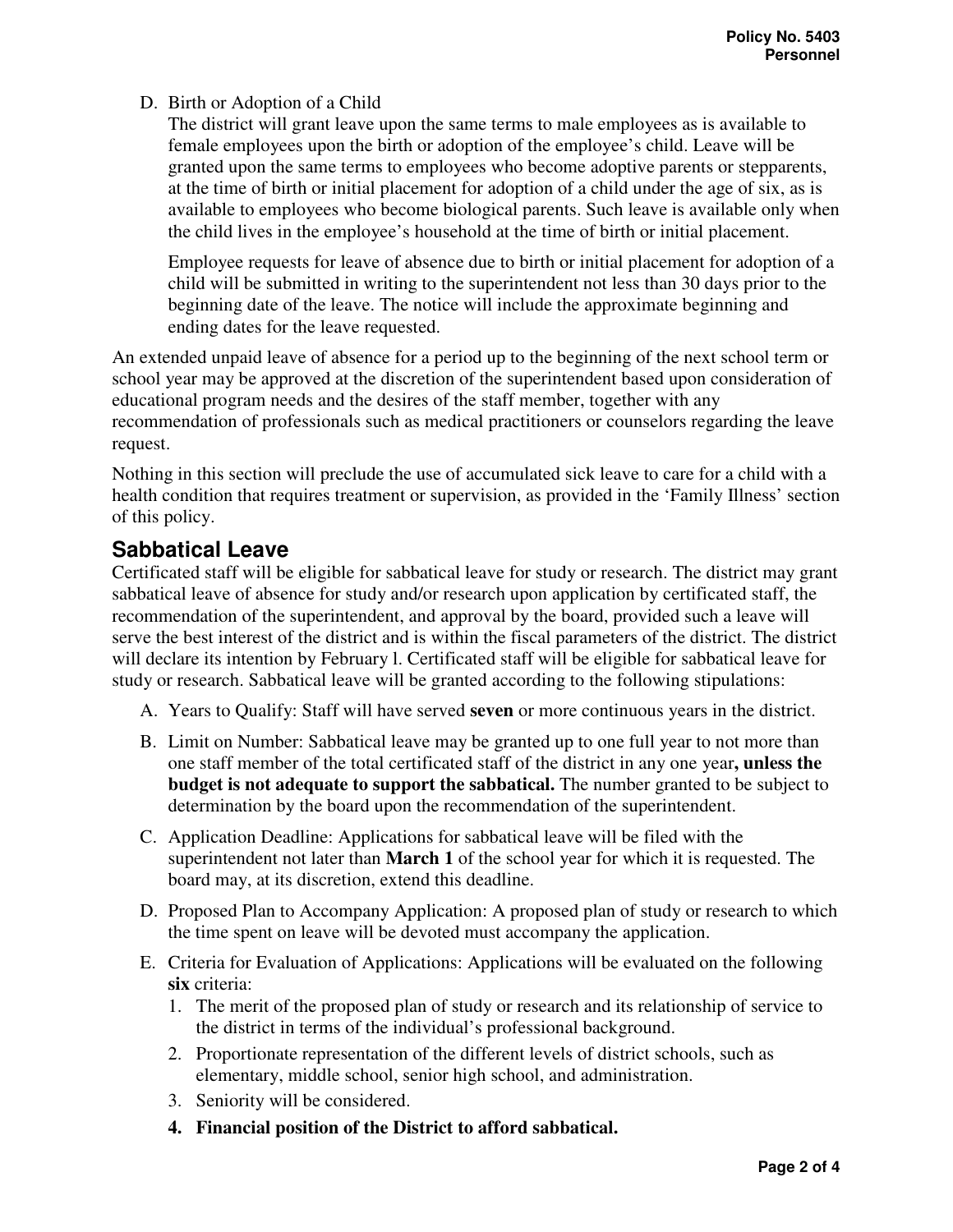- 5. Length of service to the profession.
- 6. Former sabbatical leaves granted.
- F. Final Approval by Board: Applications approved by the superintendent will be presented to the board for final approval. Once approved by the board, any change of sabbatical plan will be presented in writing and approved by the superintendent in advance of the leave.
- G. Two-Year Studies: An applicant who is taking part in a two-year study may, upon evaluation of his/her program, request one year of sabbatical leave and a preliminary commitment, subject to district staffing needs, for an additional one-year leave of absence **without pay**.
- H. Scholarship for Study or Research: Should the staff member who is granted a sabbatical leave receive a scholarship during the same year as the sabbatical, the total compensation from the two sources will not exceed the salary he/she would receive if under regular contract with the district for full-time service.
- I. Stipend for Study or Research: A staff member on sabbatical leave for study or research will receive a stipend of **fifty** percent of his/her regularly contracted salary unless this sum is reduced as a result of section H above. The stipend will be paid in ten or twelve payments at the option of the applicant. All regular salary deductions will be made.
- J. Stipend Considered a Loan: The stipend received is a loan. Should a staff member on sabbatical leave fail to return to the district, he/she will then repay the loan within **two years at the interest rate provided in RCW 19.52.010, whichever is greater.**
- K. Cancellation of Loan: The stipend will be canceled in the following manner upon the return of the staff member to the district:
	- 1. One-half of the total loan will be canceled after the first year of service in the district;
	- 2. The remaining one-half of the loan will be canceled after the second year of service in the district.
- L. Maintenance of Tenure and Salary Standing: A staff member granted sabbatical leave will maintain standing in tenure and salary.
- M. Limit on Other Employment: A staff member on sabbatical leave for study or research will not seek employment for compensation during the period of sabbatical other than to supplement sabbatical leave income in carrying out the approved program. Such employment must be approved by the superintendent and the board and, when combined with the sabbatical stipend, will not exceed the salary he/she would receive if under regular contract with the district for full-time service.
- N. Report Required Upon Return: Within **60** days of a staff member's return from sabbatical leave, the staff member will file with the superintendent a **report of not less than 2500 words** giving the substance of the program of study or research in which he/she is engaged, and indicating the value which he/she believes grew out of the experience. If the staff member was employed for compensation during the program, full details of the employment and income should be included in this report.
- O. Leave to Accept Scholarships: Staff may at any time request leave to accept scholarships of up to one full year which would not involve the district in any financial obligations, in which case all other provisions of the sabbatical leave policy except the percentage limitation would apply.